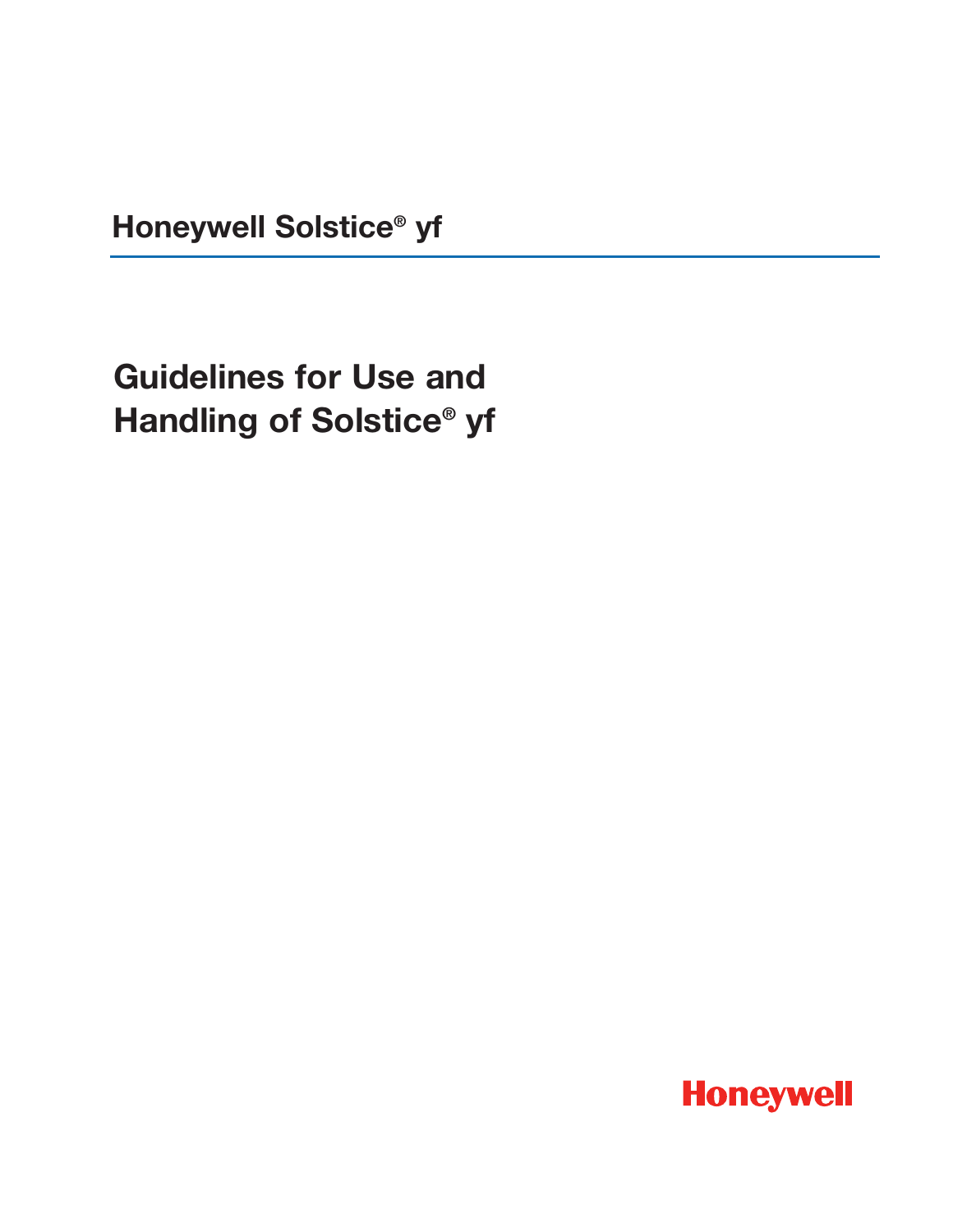## **Guidelines for Use and Handling of Solstice® yf**

Solstice® yf can be described as being "mildly flammable" as measured by standard methodology. This descriptor is used to characterize the flammability in simplistic terms; however, properties such as minimum ignition energy, heat of combustion, and the burning velocity are assessed in order to arrive at such a descriptor. These measured properties, when applied to the laboratory setting, can be useful in determining if laboratory or apparatus modification should be considered. Measurement of Solstice yf flammability properties indicates that a typical static discharge will not have sufficient energy to ignite Solstice yf. Available data appears below.

| Upper Flammability Limit [Vol. % in air]<br>(21°C, ASTM E681-01)                                                                                 | 12.3         |
|--------------------------------------------------------------------------------------------------------------------------------------------------|--------------|
| Lower Flammability Limit [Vol. % in air]<br>(21°C, ASTM E681-01)                                                                                 | 6.2          |
| Minimum Ignition Energy [mJ at 20 sC<br>and 1 atm] (In-house method. Tests<br>conducted in 12 liter flask to minimize<br>wall quenching effects) | 5000-10000   |
| Autoignition Temperature [°C]<br>(EC Physico/Chemical Test A15,<br>Measured by Chilworth Technology, UK)                                         | 405          |
| Heat of Combustion [MJ/kg]<br>per ASHRAE Standard 34 (Stoichiometric<br>composition 7.73% in air)                                                | 11.8         |
| Fundamental burning velocity [cm/s]<br>(per ISO 817, Measured by AIST, Japan)                                                                    | 1.5          |
| Minimum Ignition Current<br>(per IEC 79-3, 3rd ed., 1990;<br>measured by UL)                                                                     | No ignition* |
| Minimum Ignition Current Ratio<br>(per IEC 79-3, 3rd ed., 1990;<br>measured by UL)                                                               | >>1          |

*\*Unable to obtain ignition for any current level or test gas mixture when using calibration circuit or spark plug box. After no ignition was obtained using the calibration circuit, attempts were made to obtain ignition using a spark plug.*

Risk assessment and risk minimization in facilities typically requires evaluation on a case-by-case basis since the outfitting of individual facilities may vary from one another in many ways. To assist the end-user in assessing and minimizing risk in association with the use of Solstice yf, a number of general guidelines can be applied.

# **GENERAL GUIDELINES**

### **Read the Solstice yf Material Safety Data Sheet before beginning work with the material.**

### Refrigerant with Air

- Fire or explosion may result if vapor-in-air concentrations are within the flammable range and an ignition source of adequate energy level is available.
- Avoid mixing Solstice yf with air, oxygen or other oxidizers at pressures above atmospheric pressure.

## Cylinder Storage

- Smoking should not be allowed in storage or handling areas as a general rule. Smoking should be prohibited in storage, handling, and servicing areas where Solstice yf is used.
- Do not store Solstice yf cylinders near sources of open flames, ignition sources or at temperatures exceeding 50°C.
- Store cylinders in a cool, well-ventilated area with low risk of fire and out of direct sunlight. Ensure that cylinders are properly strapped into place; avoid dropping, denting or mechanically abusing containers.
- Protect cylinders from moisture and rusting during storage.

#### Contact with Hot-surfaces/High Energy/Ignition Sources

- Avoid contacting Solstice yf with white-hot or red-hot surfaces.
- Do not locate apparatus that produce ignition sources in proximity to air-conditioning systems, air-conditioning system test rigs, equipment or storage vessels that contains Solstice yf.
- Air-conditioning systems, test rigs, and service equipment should not incorporate components or devices that can generate discharges.
- Devices that generate sparks may need to be isolated, purged with inert gas (to minimize the probability of attaining concentration in air that are within the flammable range), or relocated.
	- Note that DC motors that use brushes will have potential for continuous spark generation. A fan that uses such a DC motor may have to be isolated, replaced with a non-sparking one, or purged with an inert gas such as nitrogen or with adequate air flow to minimize the quantity of refrigerant within the flammable range. If nitrogen inerting is used, route the exiting nitrogen gas to a local exhaust if practical, otherwise, the adjacent work environment may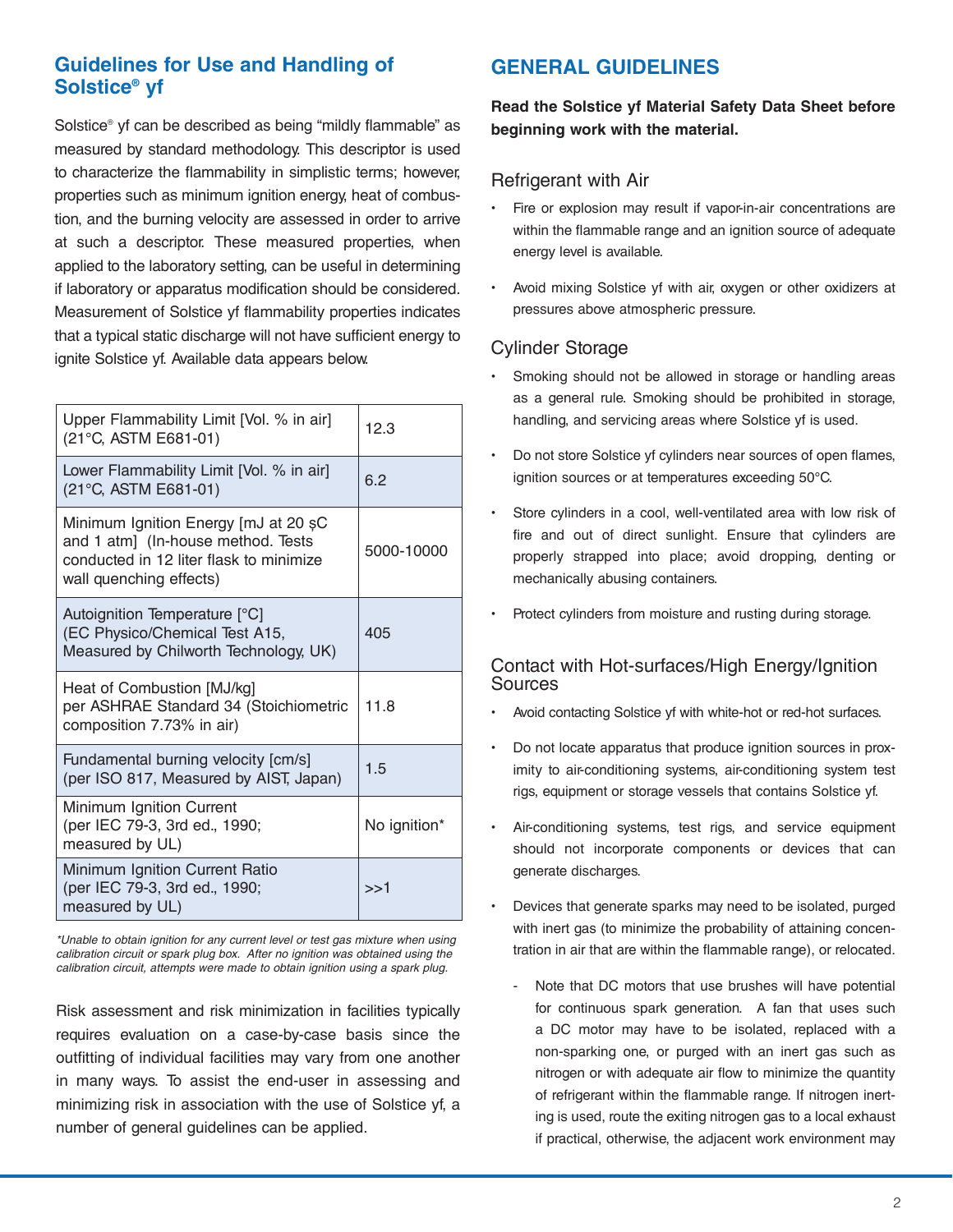also have to be monitored for oxygen level so that an acceptable breathing atmosphere is maintained.

- As spark energy data may not readily be available, electrical contactors, switches, relays, and other electrical or electronic devices capable of generating a spark that are located in proximity to probable leak sites should be subject to risk evaluation.
- Electrical equipment in and adjacent to the refrigerant charging and storage locations should be electrically classified according to applicable codes and regulations.
- A typical 0.5 KVA 3-phase transformer with a 6-cycle breaker feeding shop utilization equipment can generate over 450,000 mJ before opening.
- In cases where NFPA 497 Recommended Practice for the Classification of Flammable Liquids, Gases, or Vapors and of Hazardous (Classified) Locations for Electrical Installations in Chemical Process Areas 2008 Edition can be applied, the following guidance is available:
- Note that Solstice yf is classified as Group D or Group IIA (per NFPA 497): the autoignition temperature of 405  $\degree$ C is consistent with use of a T2 temperature class per the National Electric Code (NFPA-70).
- Electrical equipment within 5 feet of the charging location and within 3 feet above grade and 25 ft horizontally should be Class I, Division 2, Group D (Class I, Zone 2, Group IIA).
- In pits or other below grade servicing areas, above which the refrigerant could be charged or within 25 ft of charging locations, mechanical ventilation should be provided with a pickup no more than 12 inches above the lowest level and the electrical equipment within the pit should be Class I, Division 2, Group D (Class I, Zone 2, Group IIA).
- In unoccupied, non-ventilated pits within 25 ft of charging locations, the electrical equipment within the pit should be Class I, Division 1, Group D (Class I, Zone 1, Group IIA).
- Due to large energy capacity and circuit amperage, there is also a potential for ignition from the electric power source for hybrid vehicles. As a matter of general safety, isolation techniques or other suitable methods should be used to prevent battery and power system sparks/arcs. In areas where processes, procedures or upset conditions such as leaks have the potential to generate flammable Solstice yf vapor-in-air concentrations in proximity to hybrid vehicle electric power sources, isolation and/or ventilation should be used.

#### Service Areas

- Solstice yf is a heavier-than-air gas. Depending on the quantity released in air, the material can travel a considerable distance to a low-lying ignition point.
- Solstice yf can collect in floor pits. There is potential for asphyxiation in floor pits or confined spaces. Use adequate ventilation in these areas. Monitoring/measuring oxygen levels or refrigerant vapor-in-air concentrations prior to entry into floor pits or confined spaces is recommended. Note that applicable regulations may require measurement and/or monitoring of oxygen level in confined spaces as part of dictated confined space entry procedures.
- Refrigerant charging should be performed away from open flames or high energy ignition sources.
- Provide mechanical ventilation at filling zones and storage areas or other locations where leakage is probable. It should be determined if existing local ventilation is adequate for other operating and storage areas. The ventilation rate should prevent vapor–air concentrations from exceeding 25% of the LFL. For example, NFPA 497 Recommended Practice for the Classification of Flammable Liquids, Gases, or Vapors and of Hazardous (Classified) Locations for Electrical Installations in Chemical Process Areas 2008 Edition defines adequate ventilation as a ventilation rate that affords either 6 air changes per hour, or 1 cfm per sq.ft. of floor area (0.3m<sup>3</sup>/min per m<sup>2</sup> of floor area), or other similar criteria that prevent the accumulation of significant quantities of vapor–air concentrations from exceeding 25% of the LFL.
- Refrigerant leak detection equipment that provides continuous numerical vapor-in-air measurement provides a means for personnel to respond to a leak in a timely fashion. A detection level of 25% of the lower flammability limit is acceptable. Infrared leak detection devices capable of detecting R134a at levels of 1,000 ppm in air or lower are commonly available; typically, these may also be used. Performance may vary depending on device configuration. Consult the leak detection equipment manufacturer for additional information.
- In the event of a leak, air flow will tend to disperse leaked refrigerant and may be beneficial in reducing local concentrations. Exhaust ventilation can be used to reduce vapor-in-air concentrations. The aim should be to maintain concentrations below the lower flammability limit. For example, in a calorimeter room, it may be best to leave the room air circulating (room air handler "ON") to disperse leaked refrigerant rather than shutting off room air flow. Note: This assumes that the charge is smaller than the amount needed to reach the 25% of the LFL in a well mixed room.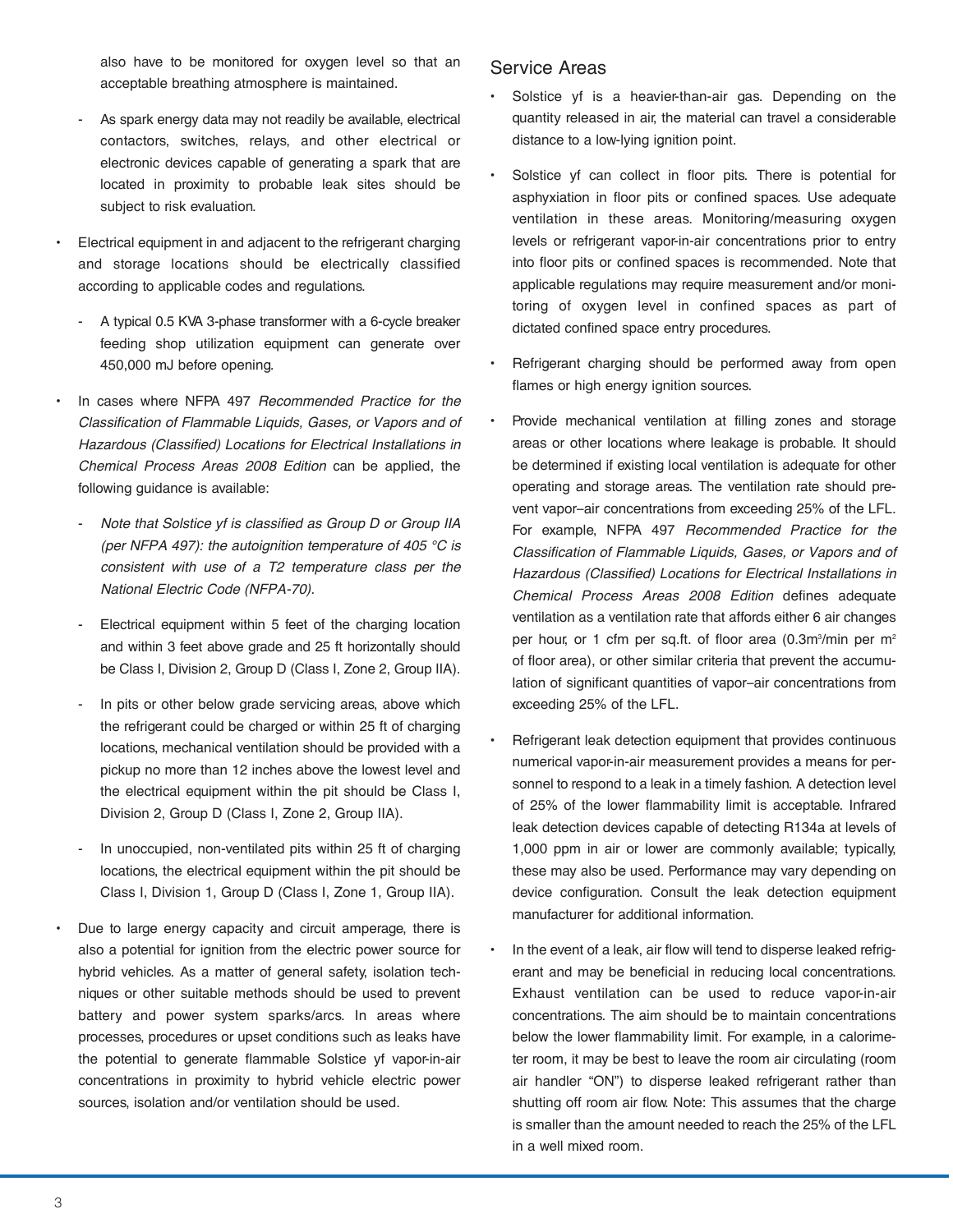- In the event of a leak, nearby electrical contactors, electric controls, or other electric devices may create an undesirable spark in the affected area if the devices are shut off locally. In accordance with good engineering practices, interrupt power to systems and devices at a location that is removed (remote) from the environment where the leak is. Whenever possible, create a "zero demand" signal to electrical or electronic devices, for example, adjust a servo-controlled relay serving electric resistance heaters to eliminate demand. This is preferred to opening local contacts.
- Maintenance or construction work that can produce sparks, electrical arcs, or open flames must be performed in compliance with all applicable regulations pertaining to hot work. Welding, flame cutting, grinding, or other operations that can create an ignition source, must be carried out in compliance with applicable hot work procedures and permits.

## Additional good engineering safety practices:

**Customer should perform their own**



## **Common considerations for Solstice yf product handling & plant implementation**

## Tank Truck (ISO) Unloading

- 1. Is the unloading area in good condition for safe operation?
- 2. During inclement weather, should any additional safety precautions be considered?
- 3. Is grounding cable available and free of corrosion or damage for delivery trailer?
- 4. Is the electrical receptacle properly located within 25 ft (7.5 m) by 3 ft (1 m) high radius and properly rated (Group D)?
- 5. What ype of electrical receptacle is available (i.e. Hubbell, Four Prong, male, female, amperage, etc)?
- 6. Is the receptacle equipped with an electrical switch disconnect?
- 7. Is the bulkhead designed for impact (crash posts installed, anchored) and located more than 15 feet from the bulk storage tank?
- 8. Is the liquid line equipped with an Emergency Shutoff Valve (ESV) or Backflow Check valve?
- 9. Is the vapor line equipped with an Emergency Shutoff Valve (ESV)?
- 10. Can the Emergency Shutoff Valves be actuated nearby and remotely?
- 11. Will Emergency Shutoff Valves be automatically activated by fire (e.g. fusible link shut off valves)?
- 12. Do fill lines and/or hoses have caps and/or plugs in place?
- 13. Are all lines identified?

### Bulk Storage Tank

Tank needs to be designed, installed and operated according to appropriate regulations and laws!

- 1. Is tank design pressure adequate?
- 2. Is the area free of combustibles?
- 3. Is the area fenced or protected from vandalism?
- 4. Is the tank adequately grounded?
- 5. Is the grounding free of corrosion?